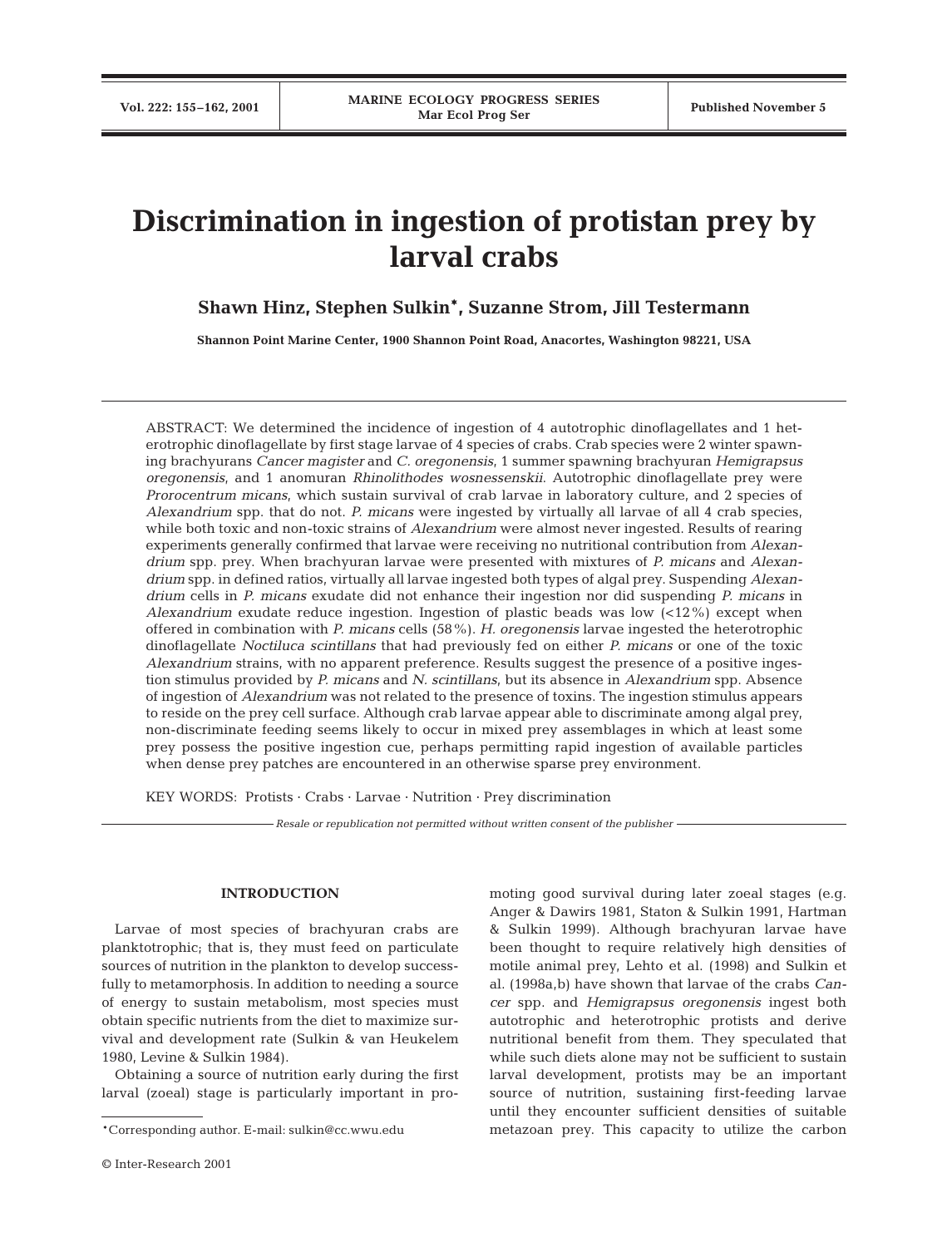sources of the microbial food web may be particularly important since suitable metazoan prey are often patchy in distribution and may not be present in sufficient densities to sustain larvae (Damkaer 1977, Paul et al. 1979, 1989).

However, while protists such as the autotrophic dinoflagellate *Prorocentrum micans* and the heterotrophic dinoflagellate *Noctiluca scintillans* have proved effective at providing nutrition to crab larvae, not all protists are. For example, the ciliates *Euplotes vannus* and *Parauranema virginianum* did not sustain development of larval crabs (Sulkin 1975). Further, larvae that were fed the ciliates *Strombidinopsis acuminatum* and an *Uronema* sp., the dinoflagellates *Oxyrrhris marina*, and 2 species of *Alexandrium* did not show higher survival than did unfed larvae (Sulkin unpubl. data). It is not clear whether these differences among protists as prey for crab larvae are due to selective ingestion on the part of the larvae or to differences in biochemical composition of the various prey.

The present study was designed to determine whether crab larvae are selective in their ingestion of different protists. We compared the ingestion of an autotrophic dinoflagellate known to sustain survival of crab larvae *Prorocentrum micans* with others that do not *Alexandrium tamarense* and *A. fundyense*. Use of *Alexandrium* spp. as experimental prey also permitted examination of larval ingestion of both toxic and nontoxic strains of an autotrophic dinoflagellate.

# **MATERIALS AND METHODS**

**Experimental protocol.** Experiments were conducted to determine whether newly hatched larvae of 4 species of crabs would ingest cells of target protists provided individually and in various combinations. Ingestion was determined by direct observation of larval guts as described below.

Diet treatments included 2 autotrophic dinoflagellates that, although different in shape and volume, are approximately the same diameter (35 to 50 µm). *Prorocentrum micans* (strain UTEX 1993), previously shown to sustain crab larvae in laboratory culture (Lehto et al. 1998, Sulkin et al. 1998b), was used as a control diet. Two species of *Alexandrium* (shown not to sustain larval development in preliminary tests) were used in the experiments: *A. fundyense* 1719 (Af1719), a strain shown to be toxic in mouse bioassays, and 2 strains of *A. tamarense*, 1 toxic (At118) and 1 non-toxic (At115) (Teegarden & Cembella 1996). All phytoplankton strains were obtained from the National Center for Collection of Marine Phytoplankton (Bigelow Laboratory, West Boothbay Harbor, ME). The toxicity of the strains used in the present study was confirmed by standard mouse

bioassay procedures before and at the conclusion of the experiments.

Crab species tested were 3 brachyurans, the 2 winter spawners *Cancer magister* and *C. oregonensis* and the summer spawner *Hemigrapsus oregonensis*. An anomuran lithodid, *Rhinolithodes wosnessenskii*, was included because its larvae are facultative planktotrophs, able to feed but not requiring an external source of nutrition to survive.

Larvae were fed both single and mixed-species algal diets as well as combinations of algal cells and plastic beads, and algal cells immersed in the freshly prepared exudates of other phytoplankton species. In addition, larvae were fed the heterotrophic dinoflagellate *Noctiluca scintillans* that itself was cultured in the laboratory on either *Prorocentrum micans* or Af1719.

**Experimental animals.** All 4 crab species were collected in ovigerous state in the inland marine waters of the northern Puget Sound basin near the Shannon Point Marine Center in Anacortes, Washington. Larvae of *Cancer magister* and *C. oregonensis* hatch in early winter, with larvae of the latter species being generally more resistant to nutritional stress (Sulkin & McKeen 1999). Larvae of these species are present in the water column during a period of very low primary productivity and may be particularly dependent on a source of microbial nutrition during the critical period of early development (Sulkin et al. 1998a). Larvae of *Hemigrapsus oregonensis* hatch in the summer, a period of comparatively high primary productivity and of frequent blooms of toxic algae including *Alexandrium* spp. *Rhinolithodes wosnessenskii* larvae have not been studied extensively, but typically hatch locally in the early spring (Haynes 1984). Their ingestion of protists was of interest because their nutritional needs contrast with those of the 3 brachyuran species.

**Preparation and maintenance of diet treatments.** *Autotrophic dinoflagellates: Prorocentrum micans* was cultured in 1 l polycarbonate bottles in f/2 nutrient medium maintained at 22°C on a 12/12 h light/dark cycle. To maintain cells in growth phase and to normalize for the feeding experiments, cultures were maintained at an approximate cell density of  $1000 \text{ ml}^{-1}$ . Starter cultures were not axenic but contained no other algae. All 3 strains of *Alexandrium* were cultured using the same procedures.

*Noctiluca scintillans:* The heterotrophic dinoflagellate *Noctiluca scintillans* was cultured in 2 l polycarbonate bottles filled with 0.2 µm filtered seawater and a dilute EDTA-trace metal mix (Gifford 1985). Stock cultures were fed weekly on *Prorocentrum micans*. Before the ingestion experiments, a stock culture was taken off the *P. micans* diet and starved for 5 d to clear its food vacuoles of cells. The starved *N. scintillans* cells were then divided into 2 groups, 1 fed for 48 h on *P. micans*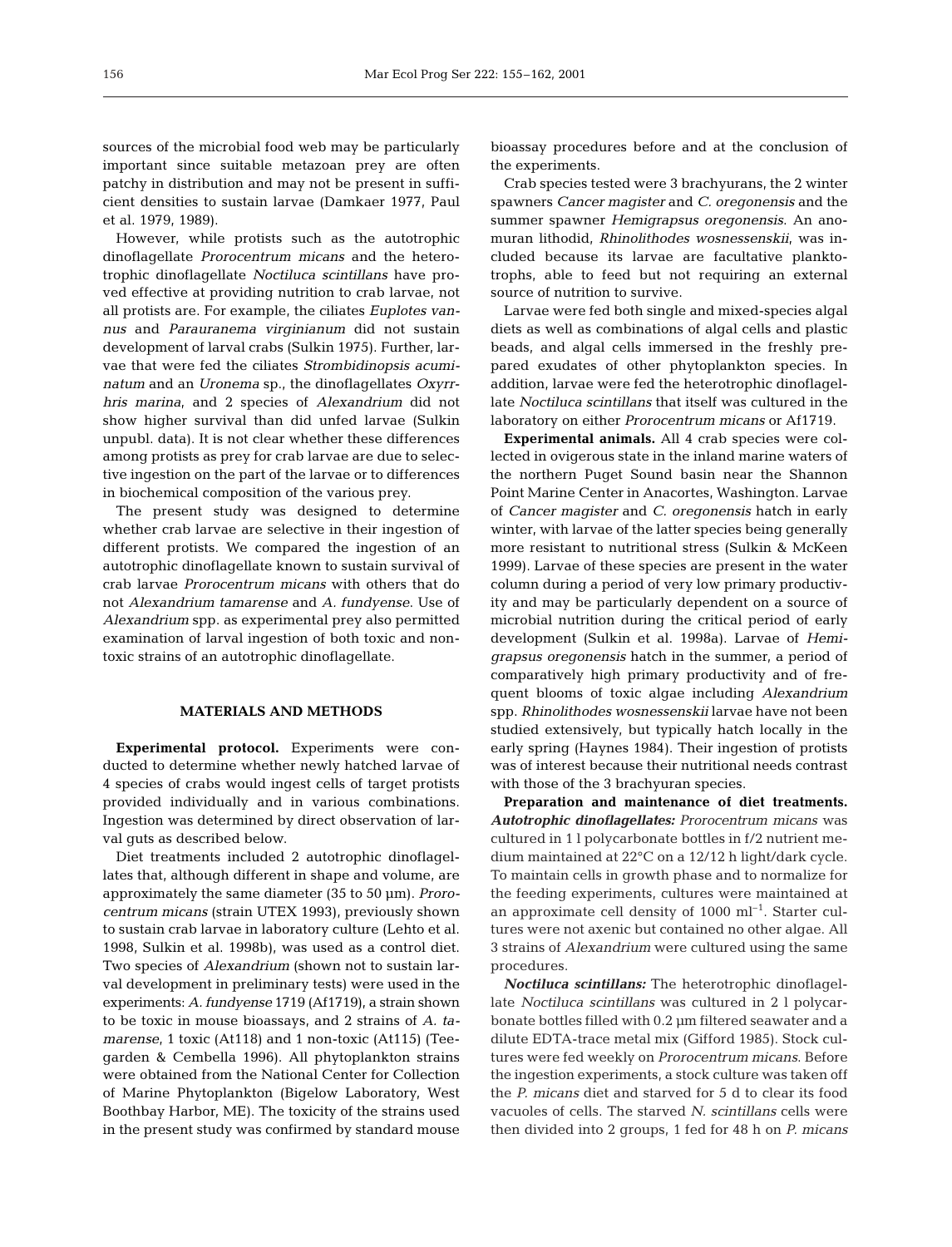and the other on Af1719. Both algae were provided to *N. scintillans* at cell densities of 3000 ml<sup>-1</sup> from cultures grown to exceed that density. Twenty *N. scintillans* were selected randomly from each treatment for examination of their food vacuoles to insure that the cultures were actively feeding on the respective algal diets. *N. scintillans* cells were concentrated by reverse filtration (80 µm sieve) for feeding to crab larvae.

*Exudate preparations:* To determine whether chemicals exuded by the various algae might have an influence on ingestion behavior, *Prorocentrum micans* cells were suspended in freshly prepared exudates of Af1719 (toxic) and At115 (non-toxic), while *Alexandrium* cells of both species were suspended separately in exudate from *P. micans*. All 3 cell types were gravity filtered from the growth medium (10 µm filter) to produce both exudate and isolated cells. *P. micans* cells were then suspended in either of the *Alexandrium* cell exudates and both *Alexandrium* cells were suspended separately in the *P. micans* exudate. Cell concentrations after suspension in exudate were approximately  $1000 \text{ ml}^{-1}$ . Because rapid lability of exuded *Alexandrium* toxin was reported by Hansen (1989), ingestion observations were made less than 1 min after exudate was isolated.

*Combination treatments:* To determine the effect of the presence of 1 algal species on the ingestion of the other, defined mixtures were fed to crab larvae. To produce the mixtures, stock cultures of target species were diluted to cell densities of  $1000 \text{ ml}^{-1}$  and appropriate volumes of each were combined to produce the desired ratio at a total cell density of  $1000 \text{ ml}^{-1}$ . For example, a 1:1 ratio of *Prorocentrum micans* to At118 was produced by manipulating each stock culture to  $1000 \text{ ml}^{-1}$ , then combining equal volumes of the 2 stock cultures to provide the experimental diet. These 1:1 ratios of *P. micans* to Af1719, At115, and At118 were fed to larvae of all 3 brachyuran species. In addition, larvae of *Hemigrapsus oregonensis* were fed *P. micans*: Af1719 ratios of 1:2, 1:5, 1:10, 1:15, 1:20, and 1:30.

Additional experiments used plastic beads (Fluorosprite 25 µm latex beads; Polysciences, Inc., Warrington, PA) either alone or in combination with *Prorocentrum micans* or Af1719 cells at a total cell (particle) density of  $1000 \text{ ml}^{-1}$ . Plastic beads were also suspended in freshly prepared exudate of either *P. micans* or Af1719 at a total particle count of  $1000 \text{ ml}^{-1}$ . Plastic microsphere experiments were carried out using larvae of *Hemigrapsus oregonensis* only.

**Ingestion experiments.** Ingestion was determined by examining the guts of selected larvae for presence of the target algal cells using an epifluorescence microscope. Individual larvae to be examined were removed by pipet from the feeding culture and placed on a microscope slide. Excess water was removed from the slide and the larvae were observed at 40×. Ingestion

was deemed to have occurred when there were at least 3 individual algal cells in the gut. In the vast majority of cases, the guts either contained many cells or were empty. Ingestion tests were identical for all treatments. Larvae used in the experiments had hatched during the previous 12 h and had not been fed. For each observation, larvae from at least 2 broods were pooled before selection of individual larvae for the experiment. For each test, 100 larvae were arbitrarily selected from a large pool of at least several hundred, were placed in one 80 mm diameter glass bowl, and were fed the target diet. At specified observation times, 15 larvae were selected haphazardly and observed as described above for evidence of prey cells in their guts. Larvae were discarded after observations. This experiment was repeated with 3 different groups of larvae, with treatment comparisons based on the percentage of larvae feeding in each experiment  $(n = 3)$ . Ingestion of single diet types and 1:1 ratios was typically observed at 3, 6, 12, 24, 48, and 96 h. Time intervals of observations for other experiments varied and are specified with the results.

In the *Noctiluca scintillans* experiment, a mixture of 10 cells fed *Prorocentrum micans* and 10 fed Af1719 was fed to each of 10 *Hemigrapsus oregonensis* larvae, each placed in a separate 10 mm diameter glass bowl for 8 h. At the end of 8 h, the remaining *N. scintillans* cells were examined and identified as to treatment. The experiment was repeated 3 times with different groups of larvae. The percentage of each type of *N. scintillans* cell ingested by each larva was determined and compared.

**Larval survival and development rate experiments.** To further assess the value of toxic and non-toxic strains of *Alexandrium* to crab larval development, larval cultures of the 2 *Cancer* spp. were maintained from hatching to molt to zoeal stage 2 on Af1719 and At115. An unfed treatment and a fed control consisting of freshly hatched nauplii of the brine shrimp *Artemia* spp. (Argentemium, Argent Chemical Laboratory, Redmont, WA) were also tested simultaneously. Algae were fed to the larvae at a concentration of 1000 cells  $ml^{-1}$  and *Artemia* spp. at 8  $ml^{-1}$ .

Newly hatched larvae from at least 2 broods were pooled. Larvae were haphazardly selected from the pool and placed in plastic trays containing 12 individual cell wells, 1 larva well<sup>-1</sup>. Each well contained approximately 4 ml of *Alexandrium* culture medium containing the algal cells. The unfed larvae were placed into culture medium with no prey present. Three trays (each containing 12 larvae) were haphazardly assigned to each of the 4 treatments and fed accordingly. Larvae were transferred daily to clean cell wells containing fresh medium with the appropriate diet. Mortality and evidence of molting to zoeal stage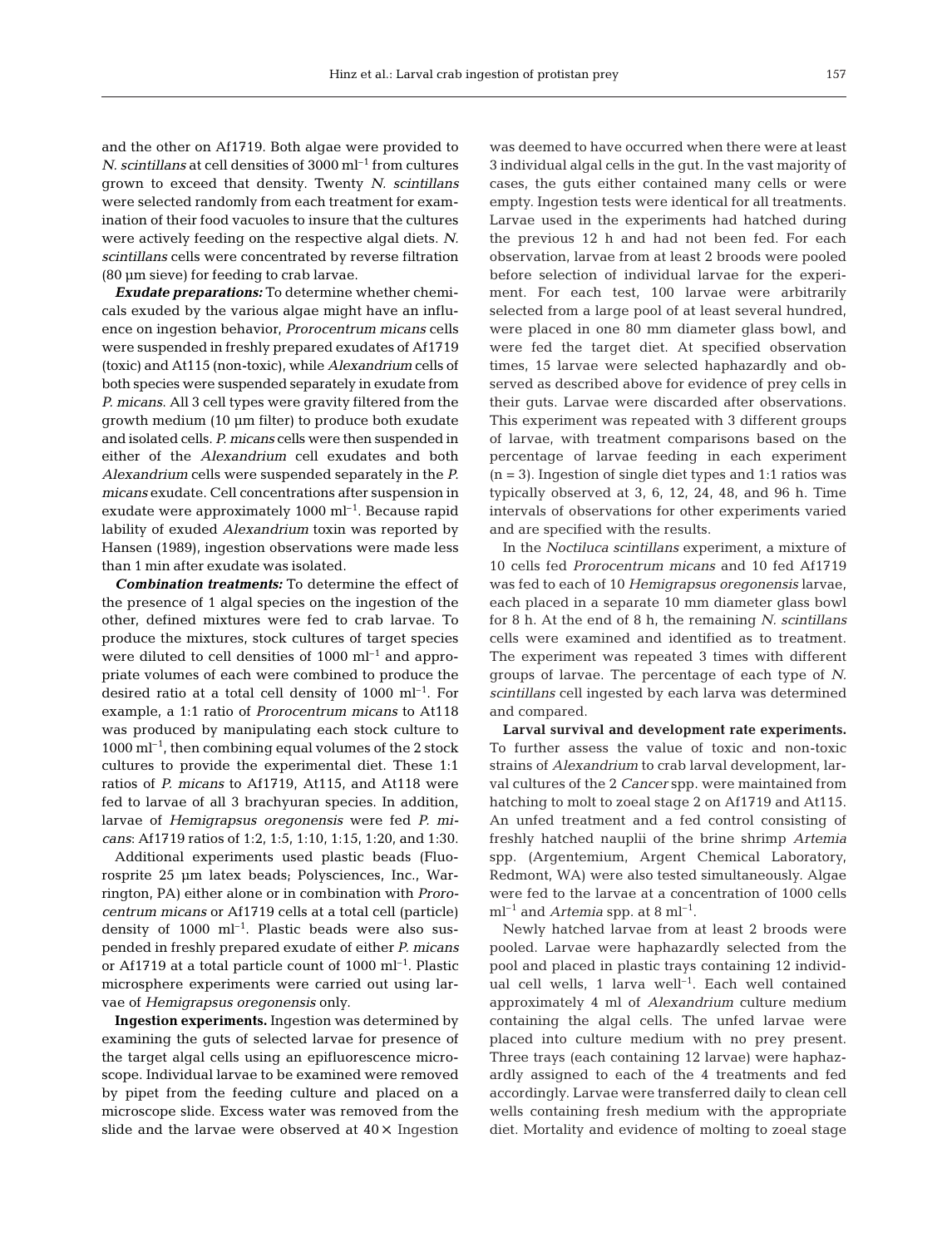2 were noted daily. Treatment comparisons were based on whether the diet supported development to zoeal stage 2 and, if so, whether there was a difference in duration of the first zoeal stage. In treatments where there was no molting to zoeal stage 2, mean days of death were calculated and compared.

Because *Rhinolithodes wosnessenskii* larvae can develop to zoeal stage 2 without feeding, the experimental design for survival and development rate differed from that of the 2 *Cancer* spp. Mortality and percentage of larvae molting on unfed, freshly hatched *Artemia* spp. nauplii and Af1719 (1000 cells  $ml^{-1}$ ) treatments were compared on Day 5 of the culture. This day was selected as providing a sufficient feeding time for dietary effects to be evident, while providing an endpoint before 100% molting of unfed larvae. Larvae were obtained from 1 female and distributed among 9 trays, each containing 12 larvae. Three trays were haphazardly assigned to each diet treatment. Cultures were transferred daily to fresh medium containing the appropriate diet treatment.

Larvae of *Hemigrapsus oregonensis* were raised from hatching on the following diet treatments: unfed,

Table 1. Mean percentage of larvae that show ingestion of indicated prey types at each observation time. Af1719: *Alexandrium fundyense* 1719 (toxic); At115: *A. tamarense* 115 (non-toxic); At118: *A. tamarense* 118 (toxic); Pm: *Prorocentrum micans*. n = 3 for each observation time

| Crab species                | Diet treatment |                |                |                |  |  |
|-----------------------------|----------------|----------------|----------------|----------------|--|--|
| Time interval               | Pm             | At118          | At115          | Af1719         |  |  |
| Cancer oregonensis          |                |                |                |                |  |  |
| 3                           | 90             | $\theta$       | $\theta$       | 71             |  |  |
| 6                           | 100            | 0              | $\theta$       | 100            |  |  |
| 12                          | 100            | $\theta$       | $\theta$       | 75             |  |  |
| 24                          | 100            | 0              | $\mathbf{0}$   | 34             |  |  |
| 48                          | 95             | $\theta$       | $\theta$       | $\theta$       |  |  |
| 96                          | 100            | $\theta$       | $\theta$       | $\overline{4}$ |  |  |
| Cancer magister             |                |                |                |                |  |  |
| 3                           | 95             | $\theta$       | $\Omega$       | $\theta$       |  |  |
| 6                           | 100            | $\overline{2}$ | $\theta$       | $\mathbf{0}$   |  |  |
| 12                          | 100            | $\overline{0}$ | 0              | $\mathbf{0}$   |  |  |
| 24                          | 100            | 3              | 3              | 2              |  |  |
| 48                          | 100            | $\mathbf{0}$   | $\overline{0}$ | $\overline{0}$ |  |  |
| 96                          | 100            | $\Omega$       | $\theta$       | $\mathbf{0}$   |  |  |
| Hemigrapsus oregonensis     |                |                |                |                |  |  |
| 3                           | 100            | $\Omega$       | $\Omega$       | $\mathbf{0}$   |  |  |
| 6                           | 100            | 0              | 0              | $\mathbf{0}$   |  |  |
| 12                          | 100            | $\theta$       | $\theta$       | $\theta$       |  |  |
| 24                          | 100            | $\theta$       | $\theta$       | $\mathbf{0}$   |  |  |
| 48                          | 100            | $\theta$       | $\theta$       | $\mathbf{0}$   |  |  |
| 96                          | 100            | $\Omega$       | $\theta$       | $\Omega$       |  |  |
| Rhinolithodes wosnessenskii |                |                |                |                |  |  |
| 3                           | 100            |                | $\Omega$       | $\mathbf{0}$   |  |  |
| 6                           | 100            |                | $\theta$       | $\mathbf{0}$   |  |  |
| 12                          | 100            |                | $\theta$       | $\theta$       |  |  |
| 24                          | 100            |                | $\theta$       | $\mathbf{0}$   |  |  |
| 48                          | 100            |                | $\theta$       | $\mathbf{0}$   |  |  |
| 96                          | 100            |                | $\theta$       | $\theta$       |  |  |
|                             |                |                |                |                |  |  |

AF1719 at 1000 cells ml–1, 1:1 combination ratio of *Prorocentrum micans*:Af1719 at 500 cells ml–1 each (total density of 1000 ml–1), and *P. micans* only at the reduced dosage of 500 cells  $ml^{-1}$ . Larvae were obtained from 1 female crab and distributed among 3 cell well trays for each diet treatment ( $n = 36$  larvae treatment<sup>-1</sup>). Larvae were transferred daily to fresh medium and fed the appropriate diet. Survival was monitored, with mean days of death compared among the treatments.

### **RESULTS**

## **Ingestion of individual diets**

*Prorocentrum micans* were ingested by virtually all larvae at all observation times in all 4 species tested (Table 1). Cells were present in 90 to 100% of the larvae at the first (3 h) measurement and guts remained filled with *P. micans* throughout the 96 h period of the experiment.

By contrast, both non-toxic (At115) and toxic (At118, Af1719) strains of *Alexandrium* were almost never ingested by any species at any observation time (Table 1). Only in *Cancer oregonensis* was ingestion of *Alexandrium* cells noted and only of the toxic Af1719 strain (Table 1). In this case, there was initial ingestion of cells, with 100% of the larvae feeding by 6 h, followed by a rapid decline in ingestion such that by 48 h, no larvae were found to have Af1719 cells in their guts.

The effects of raising *Cancer oregonensis* and *C. magister* larvae on *Prorocentrum micans* and *Alexandrium* strains generally confirmed the ingestion results. *C. oregonensis* larvae fed the control diet of freshly hatched *Artemia* spp. nauplii showed 93% survival to zoeal stage 2 with a mean stage duration of  $10.9 \pm 1.1$  d  $(mean \pm SE)$ . Unfed larvae and those fed the non-toxic At115 or the toxic Af1719 all died before molting to zoeal stage 2. No significant differences in mean days of death were found among these 3 treatments (Table 2; ANOVA, p > 0.05), suggesting that the *Alexandrium* cells were not contributing nutritionally. Although the ingestion experiments suggested that larvae did feed

Table 2. *Cancer* spp. Mean ± SE days of death for first stage larvae of the 2 species fed the indicated diets. No significant differences were found among treatments for either species (ANOVA,  $p > 0.05$ ). Initial sample size = 36 for each treatment. See Table 1 for definitions of diet treatments

| Diet            | Crab species                       |                                  |
|-----------------|------------------------------------|----------------------------------|
|                 | C. oregonensis                     | C. magister                      |
| Af1719<br>At115 | $12.8 \pm 0.56$<br>$13.8 \pm 0.73$ | $5.6 \pm 0.54$<br>$7.8 \pm 0.30$ |
| Unfed           | $11.6 + 0.24$                      | $5.4 \pm 0.19$                   |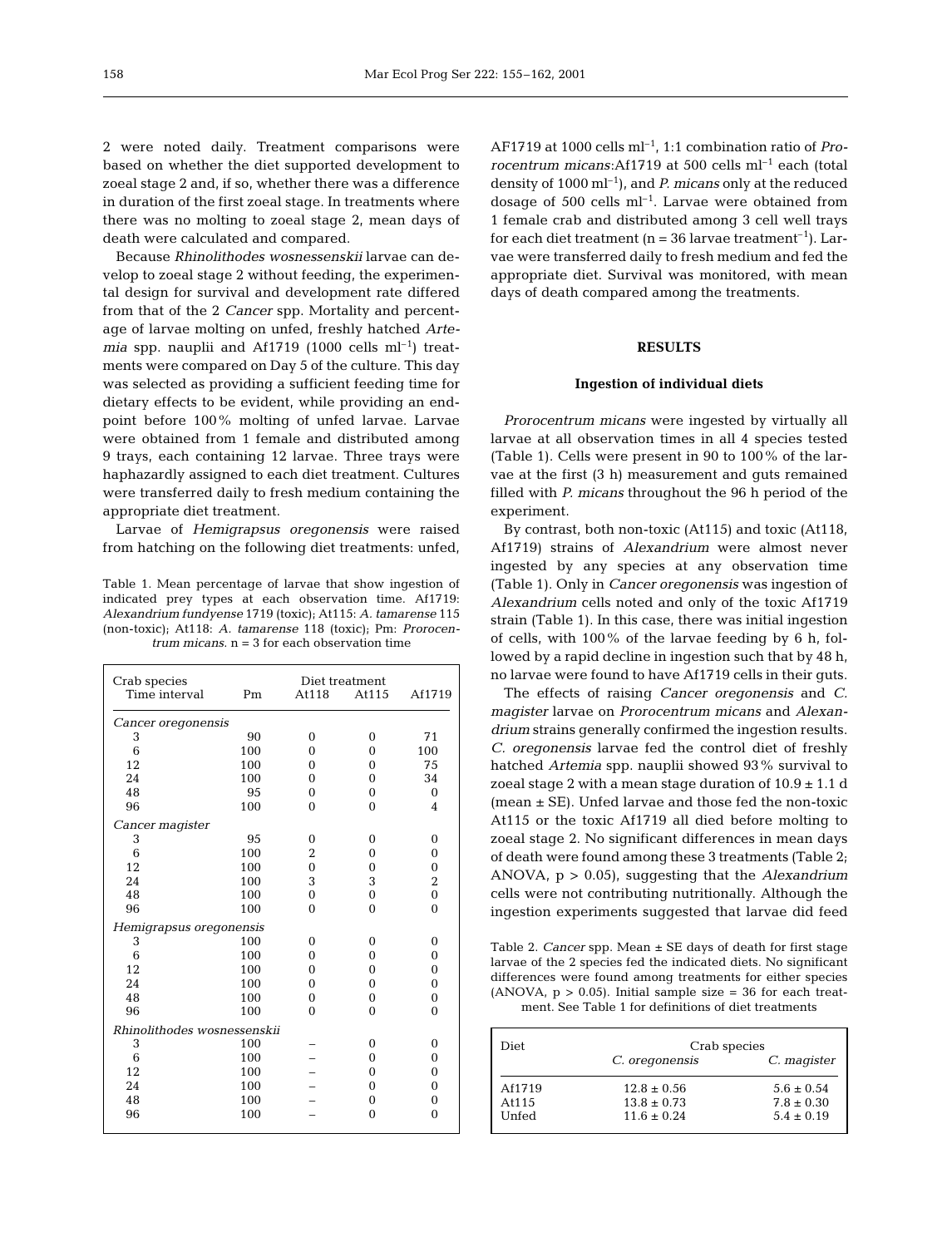briefly on Af1719 cells, there is no evidence that such feeding resulted in a delay in mortality.

Results with *Cancer magister* larvae were similar. Larvae fed the brine shrimp nauplius control developed successfully to zoeal stage 2 (60% survival; mean  $\pm$  SE stage duration 8.4  $\pm$  1.0 d). There was no significant difference in mean days of death among the unfed and 2 *Alexandrium*-fed treatments (Table 2; ANOVA,  $p > 0.05$ ). Again, there is no evidence that sustained exposure to either *Alexandrium* diet resulted either in nutritional benefit or toxicity to the larvae.

Results from the facultative planktotroph *Rhinolithodes wosnessenskii* provided an interesting contrast with the 2 *Cancer* spp. On Day 5, there were significant differences among treatments in percentage mortality (Table 3; ANOVA on arcsine transformed data, p < 0.05). Results of a Tukey's honestly significant difference (HSD) test (Table 3) show a higher mortality for unfed larvae than for larvae fed either *Artemia* nauplii or AT1719. There were also significant differences among treatments in mean percentage molting on Day 5 (Table 3; ANOVA on arcsine transformed data, p < 0.05), with feeding on brine shrimp nauplii accelerating development, while feeding on Af1719 delaying it compared with the unfed treatment (Tukey's HSD test,  $p = 0.05$ . These results imply that at least a few of the larvae were feeding on Af1719 either throughout the experiment in contrast to the direct observations on ingestion (Table 1) or after 96 h (e.g. Day 5).

### **Combination diets**

When *Prorocentrum micans* was presented to larvae of all 3 species of brachyuran crabs in a 1:1 ratio with any of the 3 *Alexandrium* strains, nearly 100% of the larvae ingested algal cells at all observation times (Table 4). Furthermore, direct observations revealed that in all cases *both* algal species were being ingested.

To further elucidate this observation, larvae of *Hemigrapsus oregonensis* were fed diets consisting of a range of *Prorocentrum micans*:Af1719 ratios as described earlier. Incidence of ingestion was observed at 8 h. The percentage of larvae feeding began to decline at a ratio of 1:10 (Fig. 1), dropping to less than 50% feeding at a ratio of 1:20, with less than 5% feeding at a ratio of 1:30. Again, in all cases where ingestion was noted, both algal species were present in the guts.

When *Hemigrapsus oregonensis* larvae were raised in laboratory culture on the 1:1 ratio of *Prorocentrum micans*:Af1719, there was a significant delay in mortality compared with an unfed treatment or with larvae fed only Af1719 (Table 5; ANOVA,  $p < 0.05$ ; Tukey's HSD,  $p = 0.05$ ). As anticipated from the ingestion observations, there was no delay in mortality on the latter

Table 3. *Rhinolithodes wosnessenskii.* Mean percentage mortality (A) and percentage molt (B) of stage 1 larvae on Day 5 on indicated diet treatments. Shared letter indicates no significant difference  $(p = 0.05)$  for each measurement

| А<br><b>Diet</b>                | Mortality $(\%)$ | SE                   | Tukey's HSD |
|---------------------------------|------------------|----------------------|-------------|
| Unfed<br>Artemia spp.<br>Af1719 | 26<br>10<br>8    | 0.47<br>0.20<br>0.61 | a<br>h<br>b |
| в<br>Diet                       | Molt $(\% )$     | SE                   | Tukey's HSD |
| Artemia spp.<br>Unfed<br>Af1719 | 65<br>32<br>17   | 0.12<br>0.29<br>0.43 | a<br>b<br>C |

diet compared with the unfed control. Larvae fed the *P. micans* diet at 500 cells  $ml^{-1}$  did not survive to zoeal stage 2 in this experiment. However, adding Af1719 at 500 cells  $ml^{-1}$  to *P. micans* at 500 cells  $ml^{-1}$  neither accelerated nor delayed mortality.

#### **Exudate experiments**

To determine whether the differences in incidence of ingestion between the *Prorocentrum micans* diet and the *Alexandrium* strains were due to chemical stimuli produced by the latter, *P. micans* cells were suspended

Table 4. Mean percentage of larvae that show ingestion of indicated 1:1 ratio combinations of prey types for specified crab species. See Table 1 for definitions of diet treatments

| Crab species            |          | Diet Treatment |          |  |  |
|-------------------------|----------|----------------|----------|--|--|
| Time interval           | Pm/At115 | Pm/Af1719      | Pm/At118 |  |  |
| Cancer oregonensis      |          |                |          |  |  |
| 3                       | 90       | 100            | 100      |  |  |
| 6                       | 90       | 95             | 90       |  |  |
| 12                      | 90       | 90             | 90       |  |  |
| 24                      | 95       | 90             | 90       |  |  |
| 48                      | 100      | 88             | 90       |  |  |
| 96                      | 100      | 100            | 90       |  |  |
| Cancer magister         |          |                |          |  |  |
| 3                       | 100      | 100            | 100      |  |  |
| 6                       | 100      | 95             | 90       |  |  |
| 12                      | 85       | 90             | 90       |  |  |
| 24                      | 100      | 90             | 90       |  |  |
| 48                      | 100      | 88             | 90       |  |  |
| 96                      | 100      | 100            | 90       |  |  |
| Hemigrapsus oregonensis |          |                |          |  |  |
| 3                       | 90       | 100            | 90       |  |  |
| 6                       | 90       | 100            | 100      |  |  |
| 12                      | 90       | 100            | 90       |  |  |
| 24                      | 95       | 100            | 100      |  |  |
| 48                      | 100      | 90             | 100      |  |  |
| 96                      | 100      | 100            | 100      |  |  |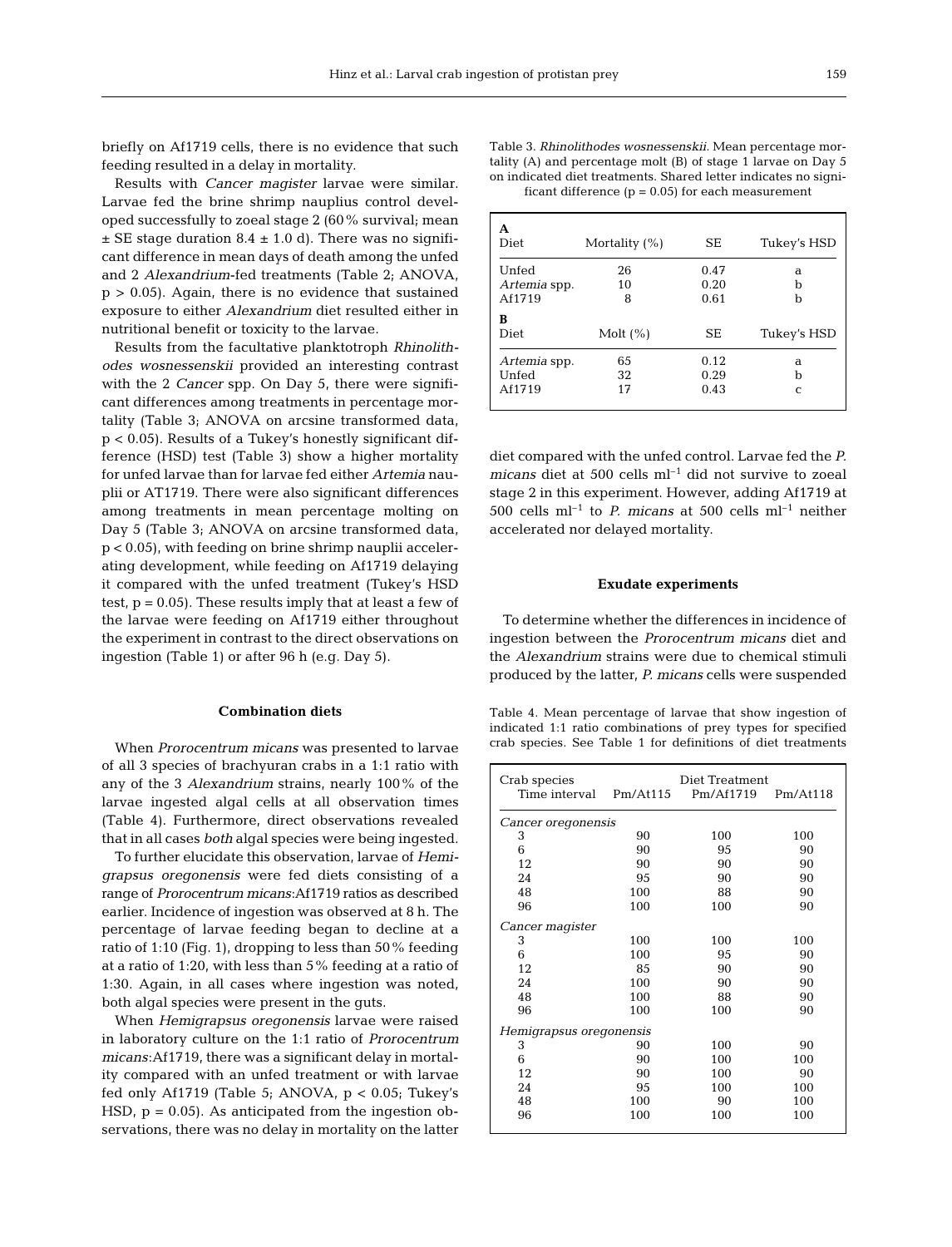

Fig. 1. Percentage of *Hemigrapsus oregonensis* larvae feeding on indicated ratios of *Prorocentrum micans*:*Alexandrium fundyense* 1719 (Af1719) cells. Total cell density is 1000 ml–1

Table 5. Mean ± SE day of death for *Hemigrapsus oregonensis* larvae fed the indicated diets. There were significant differences among treatments (ANOVA, p < 0.05). Shared letters indicate no significant differences (Tukey's HSD,  $p = 0.05$ ). See Table 1 for definitions of diet treatments. n: numbers of larvae. Total cell counts at 1000 ml<sup>-1</sup> except Pm

| Diet                       | Mean day of death | n  | Tukey's HSD |
|----------------------------|-------------------|----|-------------|
| Af1719                     | $5.3 \pm 0.15$    | 36 | a           |
| Unfed                      | $5.8 \pm 0.25$    | 36 | a           |
| Pm/Af1719(1:1)             | $8.2 \pm 0.46$    | 36 |             |
| Pm $(500 \text{ ml}^{-1})$ | $9.2 + 0.47$      | 34 |             |

Table 6. Mean percentage of larvae that showed evidence of ingestion of indicated prey-exudate combinations at each observation time. See Table 1 for definitions of diet treatments. Ex: exudates.  $n = 3$  in each case

| Crab species                 |       | Diet |     |                                  |
|------------------------------|-------|------|-----|----------------------------------|
| Time interval At115/ Af1719/ |       |      | Pm/ | Pm/                              |
|                              | Pm Ex |      |     | Pm $Ex$ At 115 $Ex$ At 1719 $Ex$ |
| Cancer oregonensis           |       |      |     |                                  |
| 12                           |       |      | 100 | 90                               |
| 24                           |       |      | 100 | 90                               |
| Cancer magister              |       |      |     |                                  |
| 12                           |       |      | 100 | 100                              |
| 24                           |       |      | 100 | 90                               |
|                              |       |      |     |                                  |

in freshly prepared exudate of the non-toxic At115 and the toxic Af1719 as described above. In both *Cancer* spp., incidence of *P. micans* ingestion was close to 100% in the exudates of the 2 *Alexandrium* strains (Table 6). When Af1719 and At115 cells were suspended in *P. micans* exudate, there was no incidence of ingestion (Table 6). Thus, the stimulus to feed on *P. micans* is not affected by the presence of *Alexandrium* exudates, nor are *Alexandrium* cells rendered more palatable by the presence of *P. micans* exudate.

#### **Ingestion of plastic beads**

When *Hemigrapsus oregonensis* larvae were given plastic beads alone, very few fed on them (Table 7). However, when the beads were provided in combination with *Prorocentrum micans* cells at a ratio of 1:1 (total particle concentration of  $1000 \text{ ml}^{-1}$ ),  $58\%$  of the larvae ingested both particle types. Furthermore, when beads were presented to larvae in combination with Af1719 cells or suspended in either *P. micans* or Af1719 exudate, there was low incidence of ingestion. As was the case with *Alexandrium* cells, plastic beads were ingested most readily when combined with *P. micans* cells.

#### **Ingestion of** *Noctiluca scintillans*

*Noctiluca scintillans* cultured on either *Prorocentrum micans* or Af1719 were readily ingested by *Hemigrapsus oregonensis* larvae. When the 2 diet treatments were offered to larvae in combination, 90% of the Af1719-fed and 93% of the *P. micans*-fed *N. scintillans* were ingested, with no significant difference between treatments (Student's *t*-test on arcsine transformed data,  $p > 0.05$ 

#### **DISCUSSION**

Virtually all larvae of all 4 species of crabs ingested *Prorocentrum micans*, while there was almost universal failure of larvae to ingest any strain of *Alexandrium*. This indicates some level of discrimination in feeding on algal cells by crab larvae.

For larvae to discriminate among prey, they must respond to prey-associated cues, presumably either chemical or mechanical stimuli. The mechanism by which crab larvae ingest captured protist cells is not well described. Sulkin et al. (1998a) described brachyuran larvae as 'encounter feeders'; that is, larvae grasp prey particles, both living and non-living (detritus), as both predator and prey move through the

Table 7. Mean percentage of *Hemigrapsus oregonensis* larvae feeding on plastic beads and algal mixtures after 8 h of exposure to the specified diets. See Table 1 for definitions of diet treatments. Ex: exudate.  $n = 3$  in each case

| Diet treatment     | Feeding (mean $\%$ ) | SE.  |
|--------------------|----------------------|------|
| Beads alone        | 5.                   | 0.11 |
| $Beads + Pm$       | 58                   | 0.23 |
| $Beads + Af1719$   |                      | 0.26 |
| $Beads + Pm Ex$    | 12                   | 0.43 |
| Beads + $Af1719Fx$ |                      | 0.21 |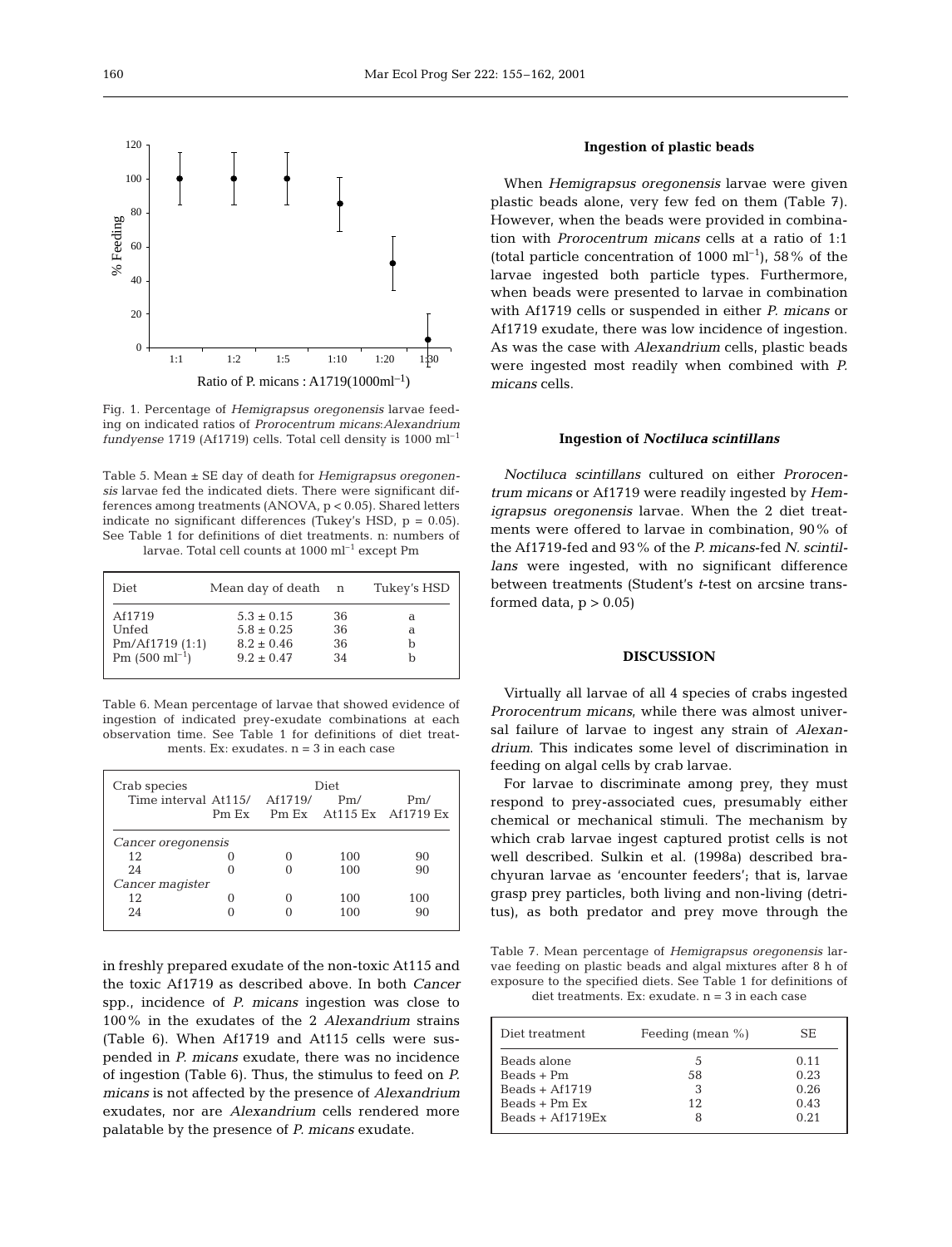water. Prey capture by crab larvae does not appear to require use of their well-developed eyes (Harvey & Epifanio 1997, Sulkin et al. 1998a) and occurs over a wide range of prey sizes (from at least  $5$  to  $250 \mu m$ ; Lehto et al. 1998). Larger prey typically are grasped by the endites of the maxillules and pushed toward the mandibles where they are masticated and ingested (Crain 1999). It is possible that the protist *Noctiluca*, being as large as the largest metazoan prey typically used in laboratory culture of crab larvae, are handled in a similar way. Crain (1999) described capture and handling of the smaller *Prorocentrum micans* cells by the anomuran crab *Placetron wosnessenskii* as a 'fling and clap' motion (as described by Koehl & Strickler 1981) in which the mouthparts first are swung rapidly outward, drawing the cell toward the mouth, then are rapidly drawn in, enclosing the cell. A similar activity was noted in the present study when larvae ingested *P. micans*, but not when they were presented with *Alexandrium* spp. In the latter case, larvae pushed the *Alexandrium* cell toward the mandibles, which pulled the cell in toward the mouth, then pushed it away.

Thus, larvae appeared to require intimate contact with the target cell before ingestion was stimulated. This is consistent with the lack of stimulus provided by the exudate and with the speculation by Teegarden & Cembella (1996) that copepods make prey ingestion decisions by recognizing cues either on the surface of the cell or in an associated fluid microzone around the cell. Both *Alexandrium tamarense* and *Prorocentrum micans* have lectin molecules on the cell surface (Hori et al. 1996). It is possible that a lectin or other molecule(s) associated with the cell surface play a role in prey discrimination on the part of larvae.

The nature of a prey-associated ingestion cue might be positive (stimulating ingestion) or negative (stimulating rejection). The preponderance of evidence suggests that a positive stimulus was controlling ingestion of protists in the present study. This conclusion is supported by the observation that while *Alexandrium* spp. cells were not ingested, both *Prorocentrum micans* and *Noctiluca scintillans* were, the latter whether it had previously been fed either *P. micans* or Af1719. Furthermore, larvae ingested all 3 strains of *Alexandrium*, as well as inert plastic beads when they were combined with comparatively few *P. micans* cells. Thus, *Alexandrium* cells did not appear to produce a cue that induced rejection on the part of the larval predator, since they were ingested when combined with *P. micans* cells or when inside the food vacuoles of *N. scintillans*. The ingestion of both *Alexandrium* cells and plastic beads when each was combined with *P. micans* further suggests that once feeding is induced by a positive stimulus, such as that produced by *P. micans*, larvae cease to discriminate between cell

types. While this scenario seems the most likely, the results do not rule out the possibility that *Alexandrium* cells do produce a rejection cue that is readily overridden by the presence of a positive cue produced by another alga. In either case, however, the positive stimulus dominates the process.

Clearly, the failure of larvae to ingest non-toxic as well as toxic strains of *Alexandrium* precludes the possibility that *Alexandrium*-produced toxin prevented ingestion of cells by larvae. Furthermore, placing larvae in exudate freshly prepared from either a favorable or an unfavorable prey had no effect on their ingestion behavior. The results thus do not support the role of a water-borne chemical stimulus, either positive or negative. It is possible, however, that the presumed cue on the prey cell surface is chemical in nature.

Larvae of *Cancer oregonensis* did ingest *Alexandrium fundyense* cells, at least initially. Because *C. oregonensis* did not ingest either non-toxic or toxic strains of *A. tamarense* and because other crab species, including the congener *C. magister*, did not ingest *A. fundyense*, this result appears to be a species-specific phenomenon for either the predator, the prey, or both. *Cancer oregonensis* has been shown to be more nutritionally flexible than its congener (Sulkin & McKeen 1999) and may be able to consume a wider variety of prey. It is interesting to note, however, that the percentage of larvae that showed evidence of having ingested this toxic strain declined over time. Presumably, the presence of toxin or some other factor resulted in larvae ceasing to ingest this prey after a period of exposure. Unfortunately, there is no nontoxic strain of *A. fundyense* available to rigorously test the role played by the toxin in this behavior.

Given the absence of ingestion of *Alexandrium* cells by the larvae, it is not surprising that this diet did not support development and that there was no delay in mortality compared with unfed controls in either *Cancer* species. Inducing *Hemigrapsus oregonensis* larvae to ingest the toxic strain of *A. fundyense* by combining it with *Prorocentrum micans* neither accelerated nor delayed mortality compared with presenting the larvae with a sub-optimal dosage of *P. micans* alone. This suggests that ingestion of toxic strains of an alga that does not itself stimulate predation had no deleterious effect on the larval predator. Only in the anomuran facultative planktotroph *Rhinolithodes wosnessenskii* did extended exposure to toxic *Alexandrium* have an effect. However, even in this case, results were mixed; a reduction in mortality was combined with a delay in development compared with the unfed control.

Larvae in nature are almost always faced with a complex mixture of prey. Feeding is likely to occur if the mixture includes sufficient quantities of prey that produce positive stimuli for ingestion. Moreover, if the